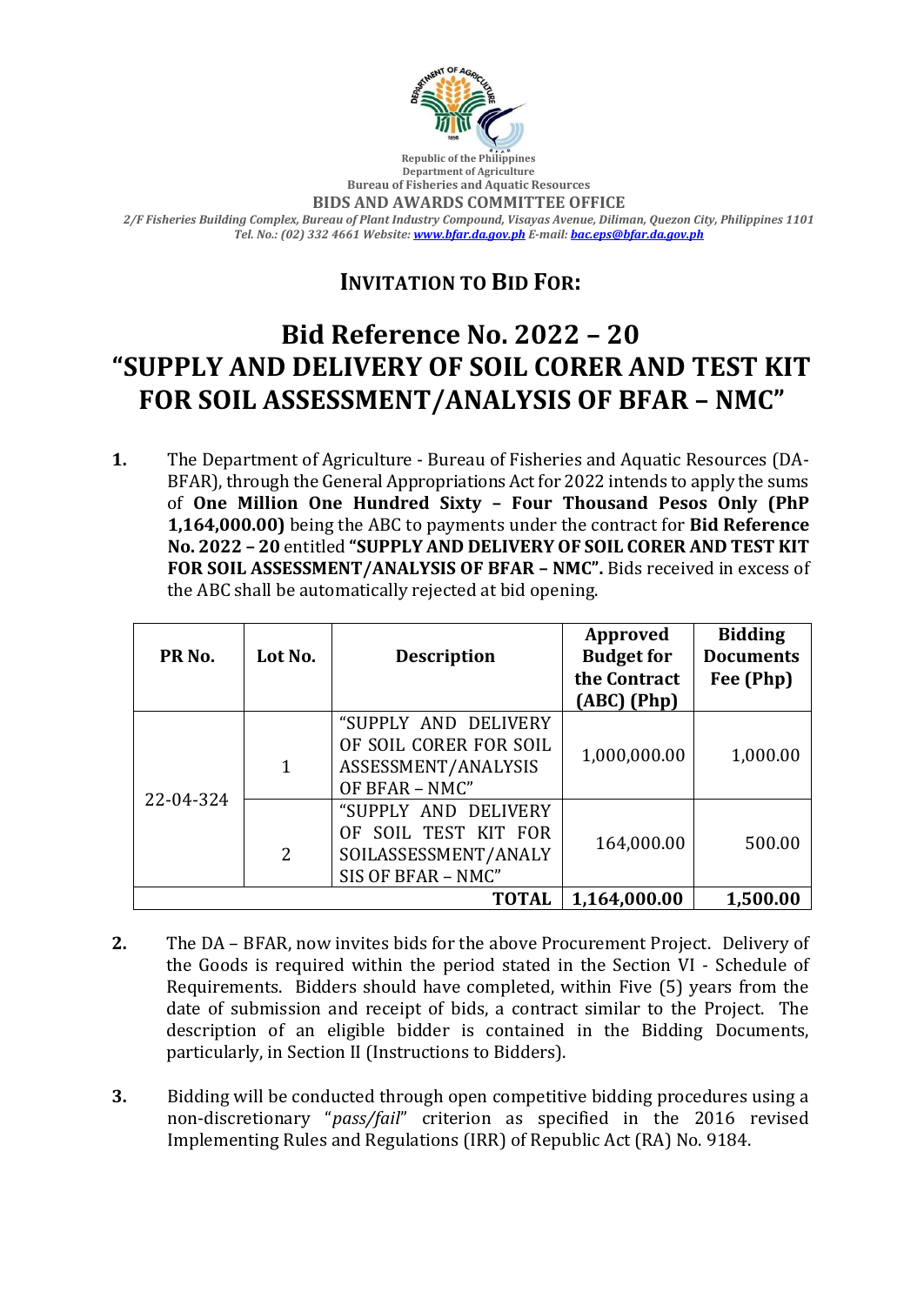Bidding is restricted to Filipino citizens/sole proprietorships, partnerships, or organizations with at least sixty percent (60%) interest or outstanding capital stock belonging to citizens of the Philippines, and to citizens or organizations of a country the laws or regulations of which grant similar rights or privileges to Filipino citizens, pursuant to RA No. 5183.

- **4.** Prospective Bidders may obtain further information from BFAR BAC Secretariat through electronic mailing address given below, and inspect of the Bidding Documents at [www.bfar.da.gov.ph.](http://www.bfar.da.gov.ph/)
- **5.** A complete set of Bidding Documents may be acquired by interested Bidders on **May 3, 2022** to **May 20, 2022** from **8:00 AM** to **5:00 PM, Monday to Friday and up to 10:30 AM of May 23, 2022** at the **given address and website/s below** upon payment of a non-refundable fee for the Bidding Documents in the amount stated above. The Procuring Entity shall allow the bidder to present its proof of payment for the fees by in person, or through electronic means.
- **6.** The DA BFAR, will hold a Pre-Bid Conference on **May 10, 2022, Tuesday at 11:00 AM** through video conferencing or webcasting via **"Zoom"** application which shall be open to prospective bidders who have successfully completed registration one (1) calendar day prior to the Pre-bid Conference using Google Form [https://docs.google.com/forms/d/e/1FAIpQLSe2AXEE3YCCFUsrLDPL7-](https://docs.google.com/forms/d/e/1FAIpQLSe2AXEE3YCCFUsrLDPL7-K2w6Ic4Qxq83oP7NhMllgDkEar5g/viewform?usp=pp_url) [K2w6Ic4Qxq83oP7NhMllgDkEar5g/viewform?usp=pp\\_url](https://docs.google.com/forms/d/e/1FAIpQLSe2AXEE3YCCFUsrLDPL7-K2w6Ic4Qxq83oP7NhMllgDkEar5g/viewform?usp=pp_url) and in accordance with the **"Annex A, Bidder's Kit – I"**.
- **7.** Bids must be duly received by the BAC Secretariat through the options given below and as indicated in **ITB** Clause 15 of this bidding documents, on or before **May 23, 2022, Monday** at **10:30 AM**. Late bids shall not be accepted:
	- **(i)** manual submission at the office address: **2/F – BAC Office, Fisheries Building Complex, BPI Compound, Visayas Avenue, Diliman, Quezon City; or**
	- **(ii)** both (manual and electronic submission at [bac.eps@bfar.da.gov.ph](mailto:bac.eps@bfar.da.gov.ph) through BFAR-BAC Online Bidding Procedure).
- **8.** All Bids must be accompanied by a bid security in any of the acceptable forms and in the amount stated in **ITB** Clause 14.
- **9.** Bid opening shall be on **May 23, 2022, Monday** at **11:00 A.M.** through video conferencing or webcasting via **"Zoom"** application. Bids will be opened in accordance with the BFAR BAC procedure for online bidding as stated in the "**Annex A, Bidder's kit VII**".
- **10.** The DA BFAR, reserves the right to reject any and all bids, declare a failure of bidding, or not award the contract at any time prior to contract award in accordance with Sections 35.6 and 41 of the 2016 revised IRR of RA No. 9184, without thereby incurring any liability to the affected bidder or bidders.